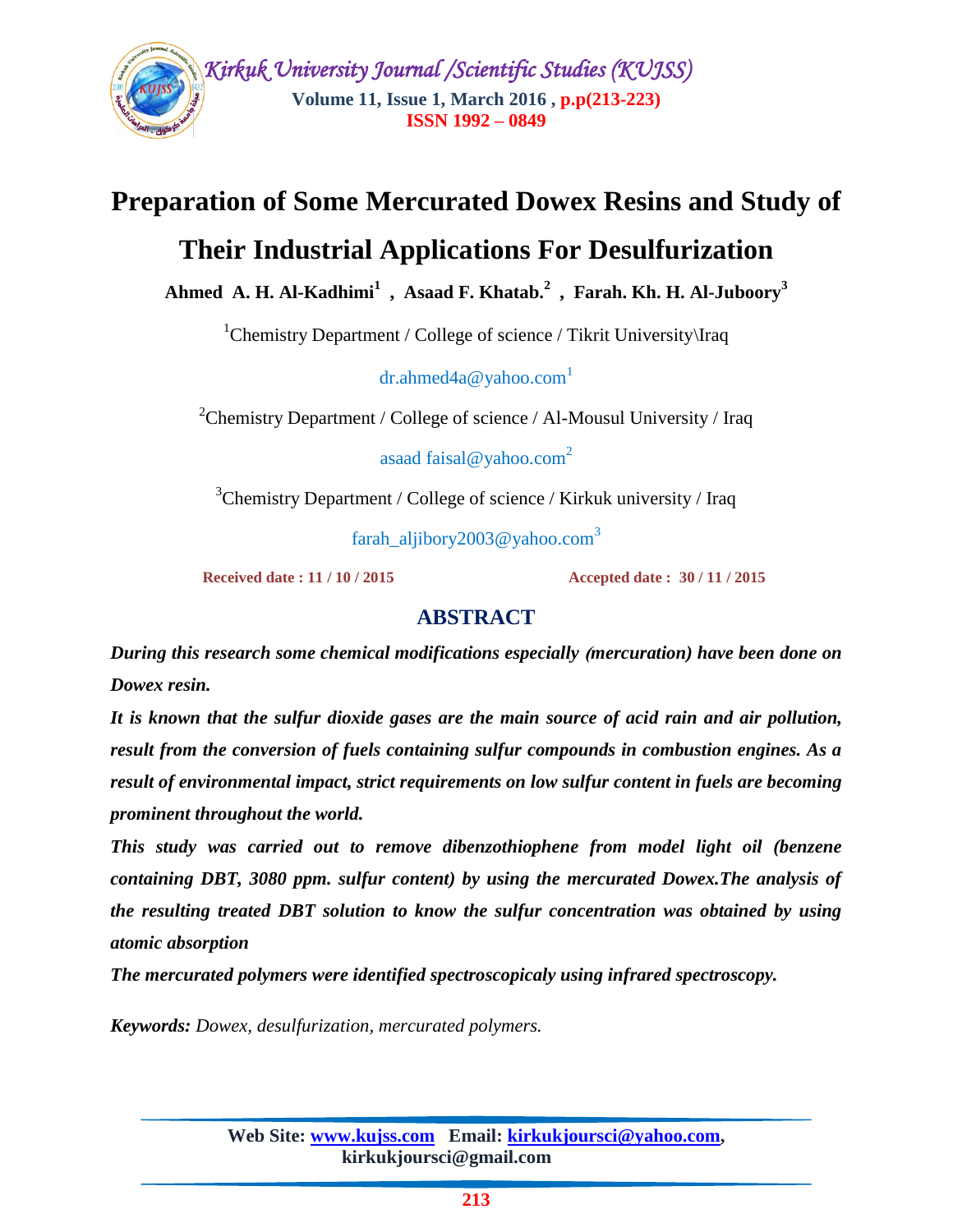

**تحضير بعض راتنجات الدويكس الحاوية عمى الزئبق و دراسة تطبيقاتها الصناعية** 

**في إزالة مركبات الكبريت**

أحـمد عبد الحسن أحمد الكاظم*ي* ٰ ، أســعد فيصل خطاب ِ ` ، فـرح خـلف حمود الجبوري ّ

1 قسم الكيمياء / كمية العموم / جامعة تكريت / العراق

 $dr.$ ahmed $4a@$ yahoo.com<sup>1</sup>

<sup>ا</sup>قسم الكيمياء / كلية العلوم / جامعة الموصل / العراق

asaad faisal@yahoo.com<sup>2</sup>

3 قسم الكيمياء / كمية العموم / جامعة كركوك / العراق farah\_aljibory2003@yahoo.com<sup>3</sup>

**تاريخ استالم البحث: 11 / 10 / 2015 تاريخ قبول البحث: 30 / 11 / 2015**

#### **الممخص**

خلال هذا البحث تم اجراء بعض التحويرات الكيميائية خاصة (تفاعل الزئبقة) عل*ى* راتنج الدويكس.

**أجريت هذه الدراسة إلزالة dibenzothiophene من نموذج محضر لمنفط الخفيف ) البنزين المحتوي عمى DBT،** 

**3080 جزء في المميون كبريت( باستخدام راتنج الدويكس الحاوي عمى الزئبق.**

**تم استخدام جهاز االمتصاص الذري لمعرفة تركيز الكبريت في محاليل ثنائي بنزوثايوفين بعد المعاممة مع البوليمرات الحاوية** 

**عمى الزئبق.كما تم تشخيص البوليمرات المحضرة باستخدام طيف االشعة تحت الحمراء.**

**الكممات الدالة:** راتنجات الدويكس ، ازالة مركبات الكبريت ، البوليمرات الحاوية عمى الزئبق .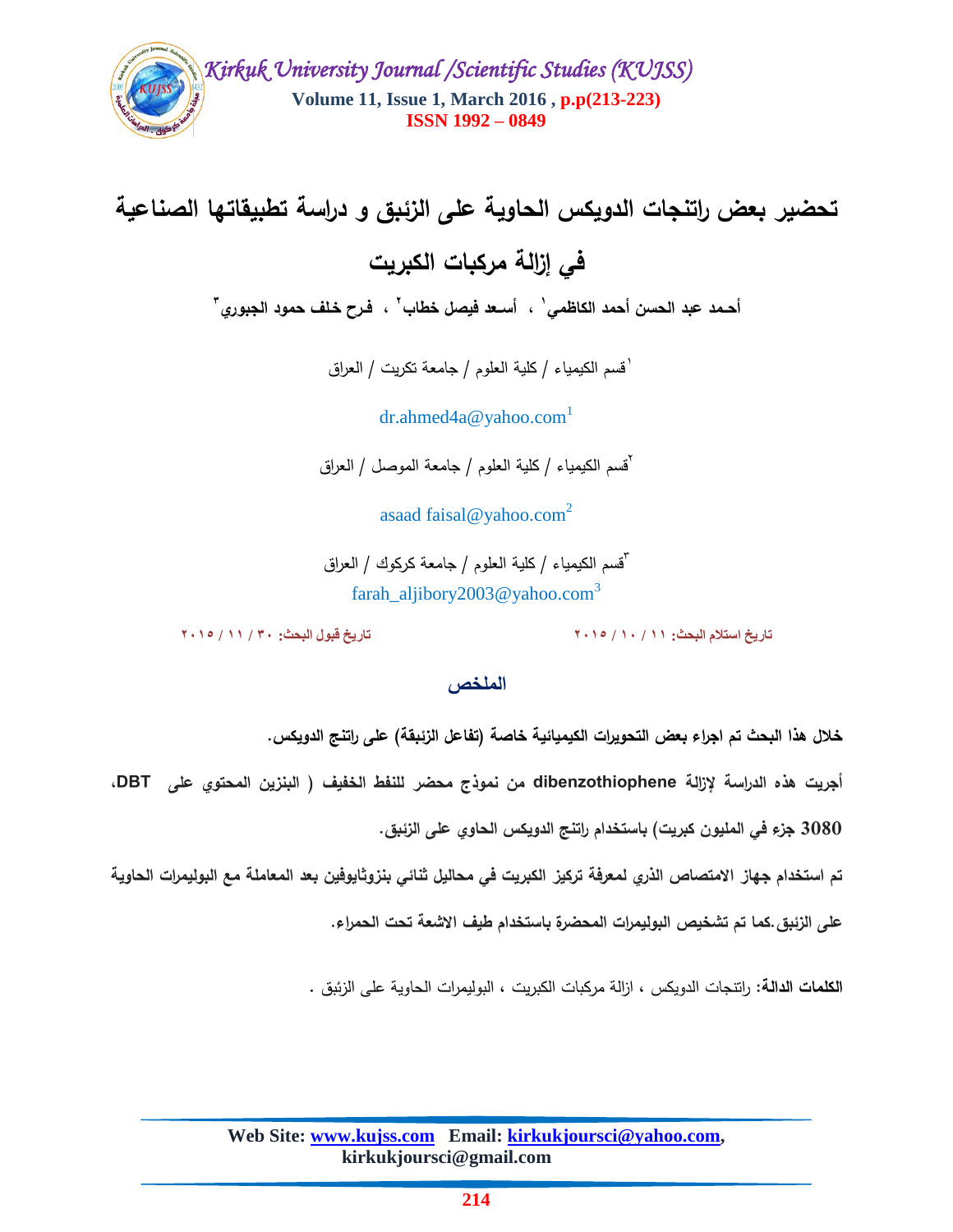

# **1. Introduction**

 Crude oil is the largest and most widely used as source of energy in the world. However, such crudes contain sulfur, typically in the form of organic sulfur compounds. The sulfur content and the API gravity are two properties which have a great influence on the value of the crude oil. The sulfur content has been determine as a percentage of sulfur by weight and varies from less than 0.1% to more than 5% depending on the type and source of crude oils [1].

 The most abundant heterocyclic sulphur compounds identified in petroleum includes sulfides, thiophenes, benzothiophenes and naphthobenzothiophenes.

 During the partial or complete combustion of a sulfur-containing residual oil, the sulfur gets converted to SO2 and SO3 (typically referred to as SOx). During the combustion or pyrolysis process, the sulfur emissions from a typical high sulfur residual oil can be extremely high; additional processes such as flue gas desulfurization are needed to clean up these emissions and bring the SOx content of effluent gases to acceptable levels. This requires an additional investment of capital, as well as additional operating expense, to continue operating industrial units that use the sulfur-containing residual oil [2]. One of the easily and fast method to remove sulfur from diesel oil is the adsorption desulfurization process[3].It is one of the methods which can be used to achieve ultra-low sulfur content in diesel fuel. It is considered the most effective method for the removal of the trace amounts of residual sulfur in fuels after hydro desulfurization treatment [4]. Chemical modification of polymers is one of the methods used to synthesize new polymeric compounds. It is the most active fields of research in polymer sciences for the past 30 years and enables us to introduce functional or reactive groups into polymers, to alter polymer surfaces, to provide side chain substituents. Important products of polymer modification include polymeric reagents, functionalised resins, catalyst and media for trapping reaction intermediates organometallic polymers acid carrier for active molecules [5]. The mercuration of polymers is a suitable method for the preparation of selective adsorbents [6].More particularly, the invention relates to a new class of homo and copolymers which contain mercuric ions aromatically bound therein. The products produced in accordance with this invention find utility as carries in biopolymer applications, i.e. as carrier gels for removing sulfur-containing groups from mixtures, in tracing studies, as carrier for biologically active substances and the like [7].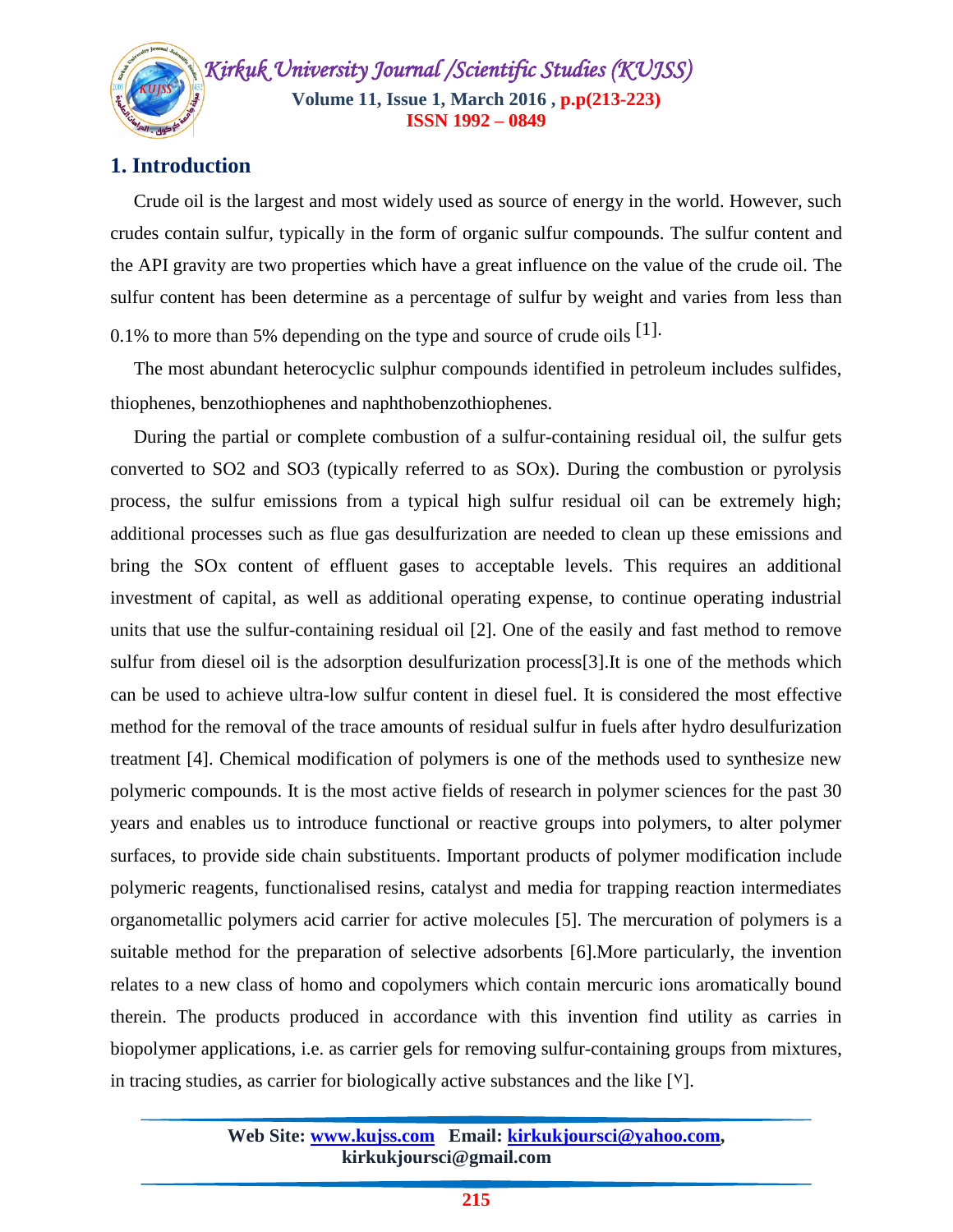# **2. Experimental Part**

#### **2.1. Materials and instruments**

All the chemicals used have been supplied by Fluka and Aldrich.

 Infrared spectra have been recorded by shemadzue FT-IR-8400 s Fourier transform Infrared spectrophotometer in the range between  $(4000-250 \text{ cm}^{-1})$ .

 Varian-AA-240FS Fast Sequential Atomic Absorption Spectroscopy, Australian, used for measuring the concentration of mercury and sulfur ions in solutions in N.G.C / Kirkuk-Iraq.

All the samples have been dried under reduced pressure at  $50$ -65  $^{\circ}$ .

#### **2.2. Mercuration of Dowex(-SO3Na) Using Mercury acetate in Dioxan (C-1)**

 $(2.0620 \text{ g})$  of Dowex  $(-\text{SO}_3\text{Na})$  were added to  $(10 \text{ ml})$  of Dioxan in a  $(250 \text{ ml})$  flask with stirring for (30 min) at room temperature, then  $(3.1868 \text{ g})$  of mercury acetate and  $(2 \text{ ml})$  acetic acid were added to the reaction mixture. The content was refluxed for (24 hrs) and the resulting mixture poured into a (200 ml) of water. The polymer were collected and washed with excess of water until the removal of unreacted mercury and then with methanol. The weight of product after drying was (2.4076 g).

#### **2.3. Acidification of Dowex(-SO3Na) (C-2)**

(10 ml) of (18%) HCl was added to (10 g.) of Dowex (-SO<sub>3</sub>Na) in round bottomed flask. The reaction mixture was refluxed in a water bath at  $(50 \, \text{C}^{\text{o}})$  with constant stirring for  $(2 \text{ hrs})$ . The resultant mixture was filtered and washed well with distilled water several times until the removal of acidity. The weight of product after drying was (8.4925 g).

#### **2.4. Mercuration of Dowex(-SO3H) Using Mercury Oxide in THF (C-3)**

 $(1.8421 \text{ g})$  of Dowex  $(-SO<sub>3</sub>H)$  were added to  $(10 \text{ ml})$  of THF in a  $(250 \text{ ml})$  flask with stirring for (30 min.) at room temperature. Then, (2.1659 g.) of mercury oxide and (8 ml) acetic acid were added to the reaction mixture. The content was refluxed for (24 hrs) and the resulting mixture poured into a (200 ml.) of water. The polymer was collected and washed with excess of water until the removal of unreacted mercury and then with methanol. The weight of product after drying was (3.1291 g).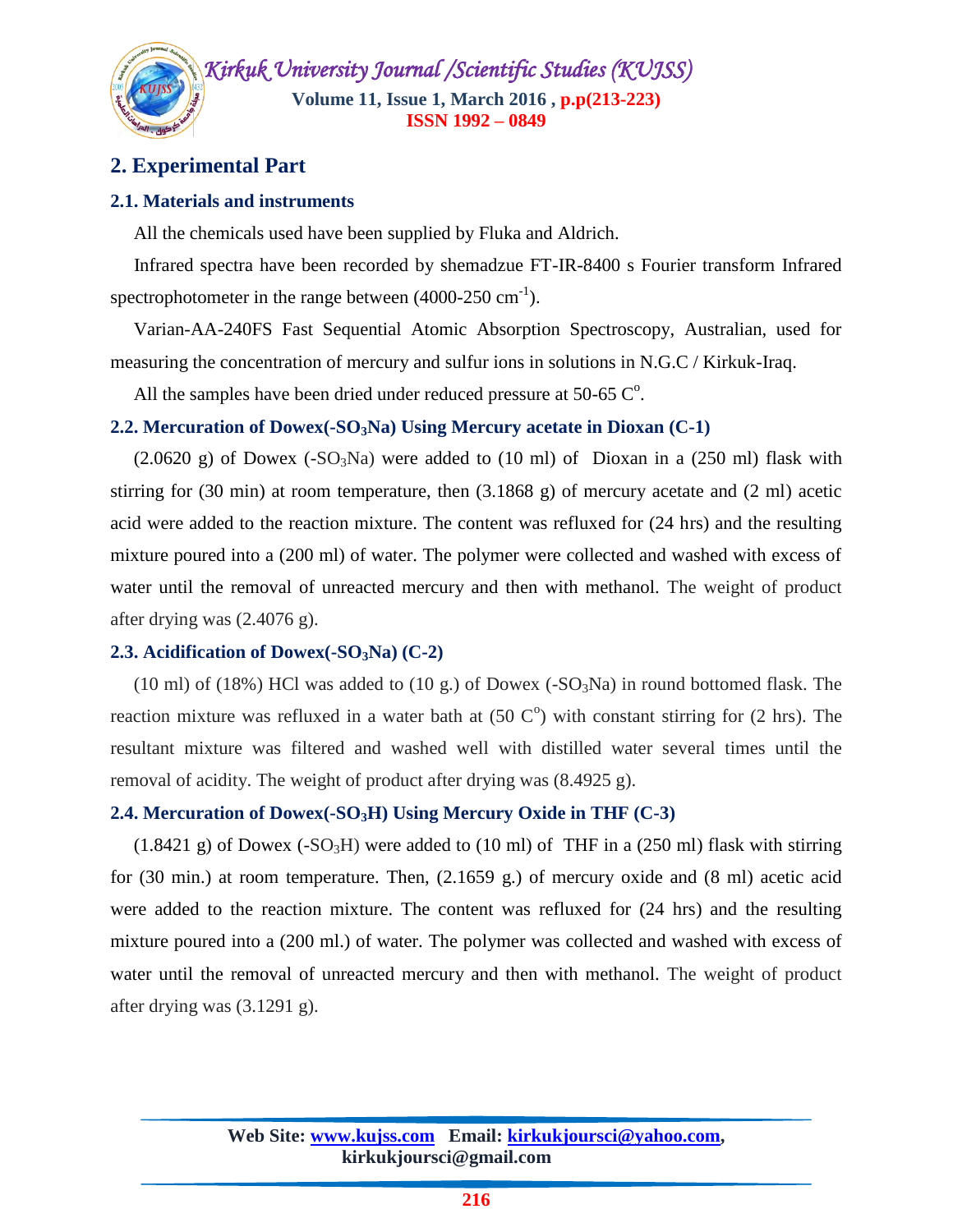

#### **2.5. Nitration of Dowex (C-4)**

 (13.9 ml) of concentrated nitric acid was mixed with (15.2 ml) of concentrated sulphuric acid in round bottomed flask in ice bath, then (6 g.) of Dowex was added. The reaction mixture was refluxed in a water bath at  $(70 \text{ C}^{\circ})$  with constant stirring for  $(7 \text{ hrs})$  and the resulting mixture poured into a (75 ml) of water. The polymer was collected and washed with excess of water several times until the removal of acidity and washed with methanol. The weight of product after drying was  $(5.2842 \text{ g})$ .

#### **2.6. Mercuration of Nitrated Dowex Using Mercury Oxide in Dioxan (C-5)**

(.2921 g) of nitrated Dowex ( $-SO<sub>3</sub>H$ ) were added to (10 ml) of Dioxan in a (250 ml) flask with stirring for (30 min.) at room temperature. Then, (2.1659 g) of mercury oxide and (8 ml) acetic acid were added to the reaction mixture. The content was refluxed for (24 hrs) and the resulting mixture poured into a (200 ml) of water. The polymer was collected and washed with excess of water until the removal of unreacted mercury and then with methanol. The weight of product after drying was (3.3470 g).

#### **2.7. Desulfurization (Using Different Conditions)**

*Time:-* (10 ml) Solution of (Dibenzothiophene in Benzene) (3083 ppm sulfur) was mixed with  $(0.1 \text{ g})$  of polymer (all mercurated Dowex resins) in a round bottomed flask with stirring for (4,8,12,16,20,24 hrs) at room temperature. The resulting solution was filtered to separate the polymer from the filtrate. The filterate was analyzed for sulfur content.

This step is to choose the proper contact time that gives highest sulfur removal.

*Temperature:-* (10 ml) Solution of (Dibenzothiophene in Benzene) was mixed with (0.1 g) of polymer (all mercurated Dowex resins) in a round bottomed flask with stirring for (24 hrs) with raise the temperature to (35  $\mathbb{C}^{\circ}$ ) and (50  $\mathbb{C}^{\circ}$ ). The resulting solution was filtered to separate the polymer from filtrate. The filtrate was analyzed for sulfur content.

This step is to choose the proper temperature that gives highest sulfur removal.

*The Amount Of Absorbent:* (10 ml.) solution of (Dibenzothiophene in Benzene) was mixed with  $(0.1, 0.3, 0.5, g)$  of polymer (all mercurated Dowex resins) in a round bottomed flask with stirring for (24 hrs.) at (50  $\degree$ C°). The resulting solution was filtered to separate the polymer from filtrate. The filtrate was analyzed for sulfur content.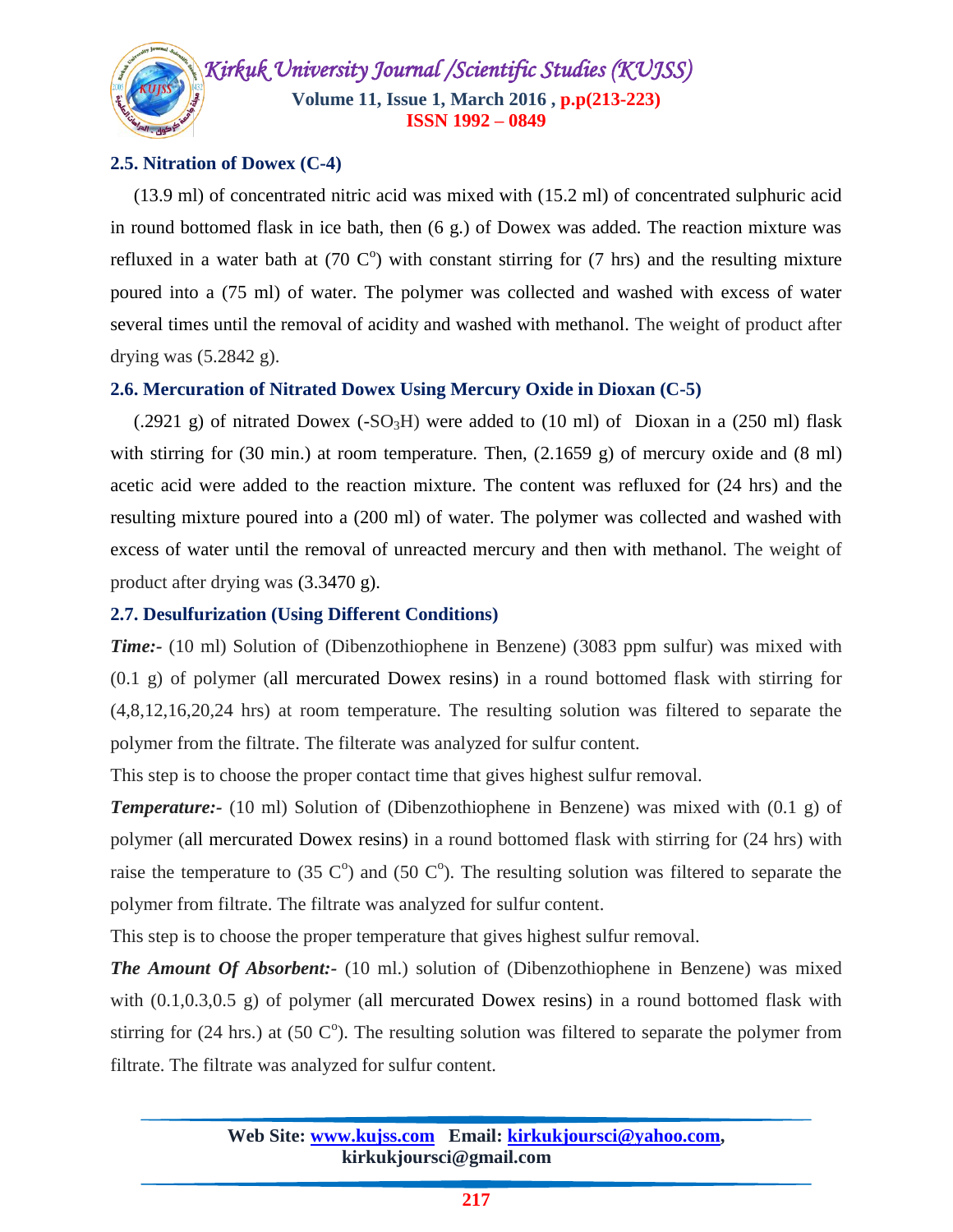

This step is to choose the proper amount of absorbent that gives highest sulfur removal.

# **3 .Results and Discussion**



 $(C-5)$ 

**Scheme** (1): Expected chemical structure of modified polymers prepared from Dowex.

#### **3.1. Mercuration of Dowex(-SO3Na) Using Mercuric acetate (C-1)**

Mercuration of Dowex(- $SO<sub>3</sub>Na$ ) by using mercuric acetate was achieved when Dowex was mixed with dioxane and added to mercuric acetate with reflux for (24 hrs.), as shown in scheme  $(1)$ .

The IR spectrum of free Dowex  $(-SO_3Na)$  (sodium-poly-p-vinylbenzylsulfonate) and mercurated Dowex can be compared with each other to check spectral changes.

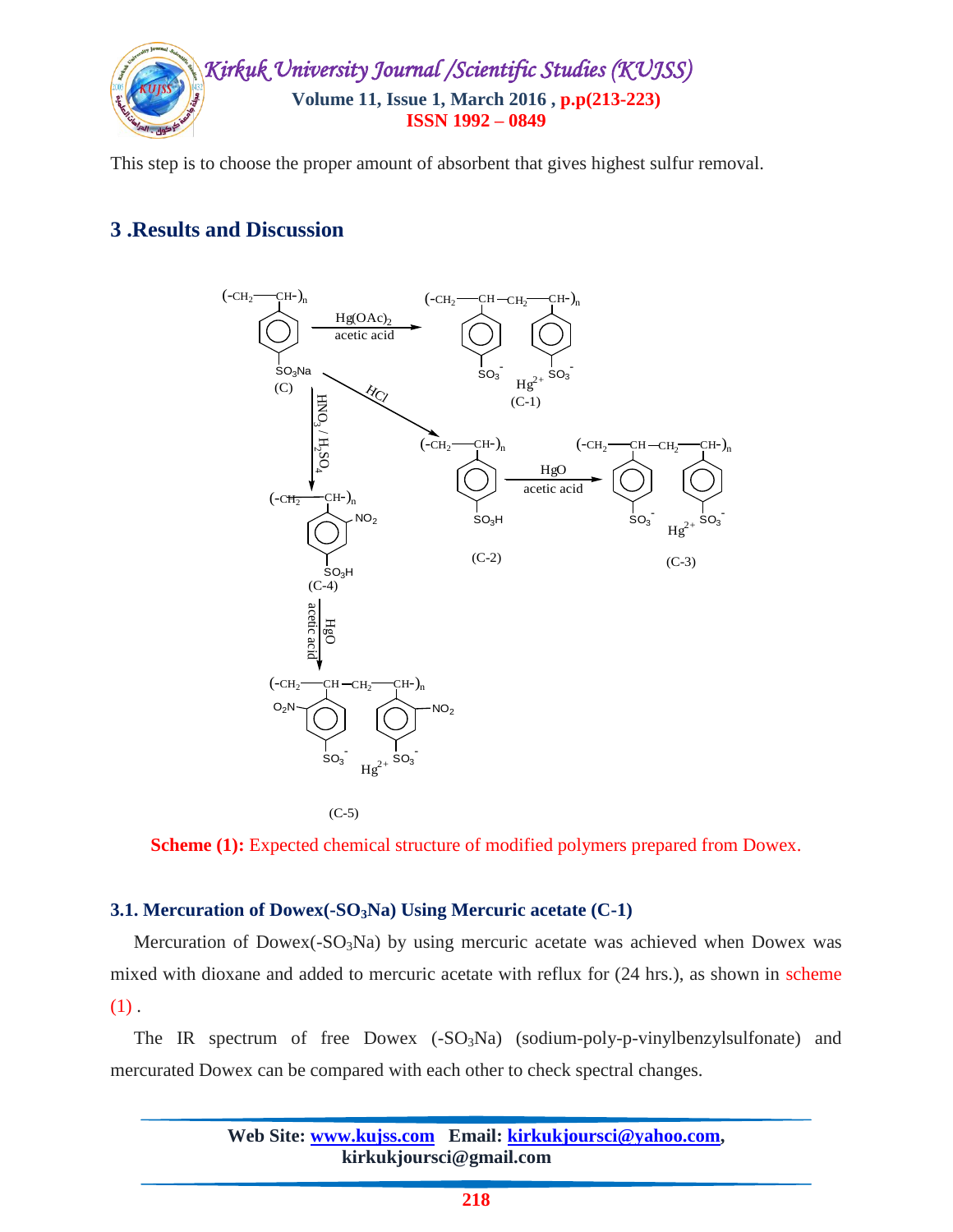

 An important spectral change observed between the spectrum of free Dowex and the mercurated Dowex investigated here is the shifting of a splitting band observed at 1687-1645  $\text{cm}^{-1}$  in free Dowex to lower wave number band at 1627  $\text{cm}^{-1}$ .

 It was observed an increase in the weight of product, which indicates the entry of mercury in the copolymer structure. Percent mercury was equal to (12.66%), as it shown in Table (3-1).

#### **3.2. Acidification of Dowex(-SO3Na) (C-2)**

 Dowex which is an ion-exchange resin has many applications in the medical and industrial field, so it is used the study.

The cationic Dowex that have sulfonic acid groups  $(-SO<sub>3</sub>H)$ , instead of sodium sulfonate

 $(-SO<sub>3</sub>Na)$  is prepared by the reaction of Dowex  $(-SO<sub>3</sub>Na)$  with hydrochloric acid (18%).

The IR spectrum of the acidified Dowex is showed (S=O) asymmetric stretching vibration at 1215 cm<sup>-1</sup> and (S=O) symmetric stretching vibration at 1029 cm<sup>-1</sup>.

#### **3.3. Mercuration of Dowex(-SO3H) Using Mercury oxide (C-3)**

 This reaction is obtained by treated Dowex, a sulfonated polystyrene resin, with mercuric ions to produce a mercurated resin, as shown in scheme (1) .

The IR spectrum of free Dowex  $(-SO<sub>3</sub>H)$  and mercurated Dowex  $(-SO<sub>3</sub>H)$  can be compared with each other to check spectral change.

An important spectral change observed between the spectra of free Dowex  $(-SO<sub>3</sub>H)$  and the mercurated Dowex (-SO<sub>3</sub>H) investigated here is the shifting of a band observed at 1631 cm<sup>-1</sup> in free Dowex (-SO<sub>3</sub>H) to higher wave numbers and its splitting in to bands at 1652 cm<sup>-1</sup> and at 1560 cm<sup>-1</sup>.

 Also it was observed an increase in the weight of product, which indicates the entry of mercury in the copolymer structure. Percent mercury was equal to (20.26%), as it shown in Table (3-1).

#### **3.4. Nitration of Dowex(-SO3Na (C-4))**

 The nitration has been carried out using a mixture of concentrated sulfuric acid and concentrated nitric acids, as shown in scheme (1) .

The product was analyzed for nitrogen which was (6.52%).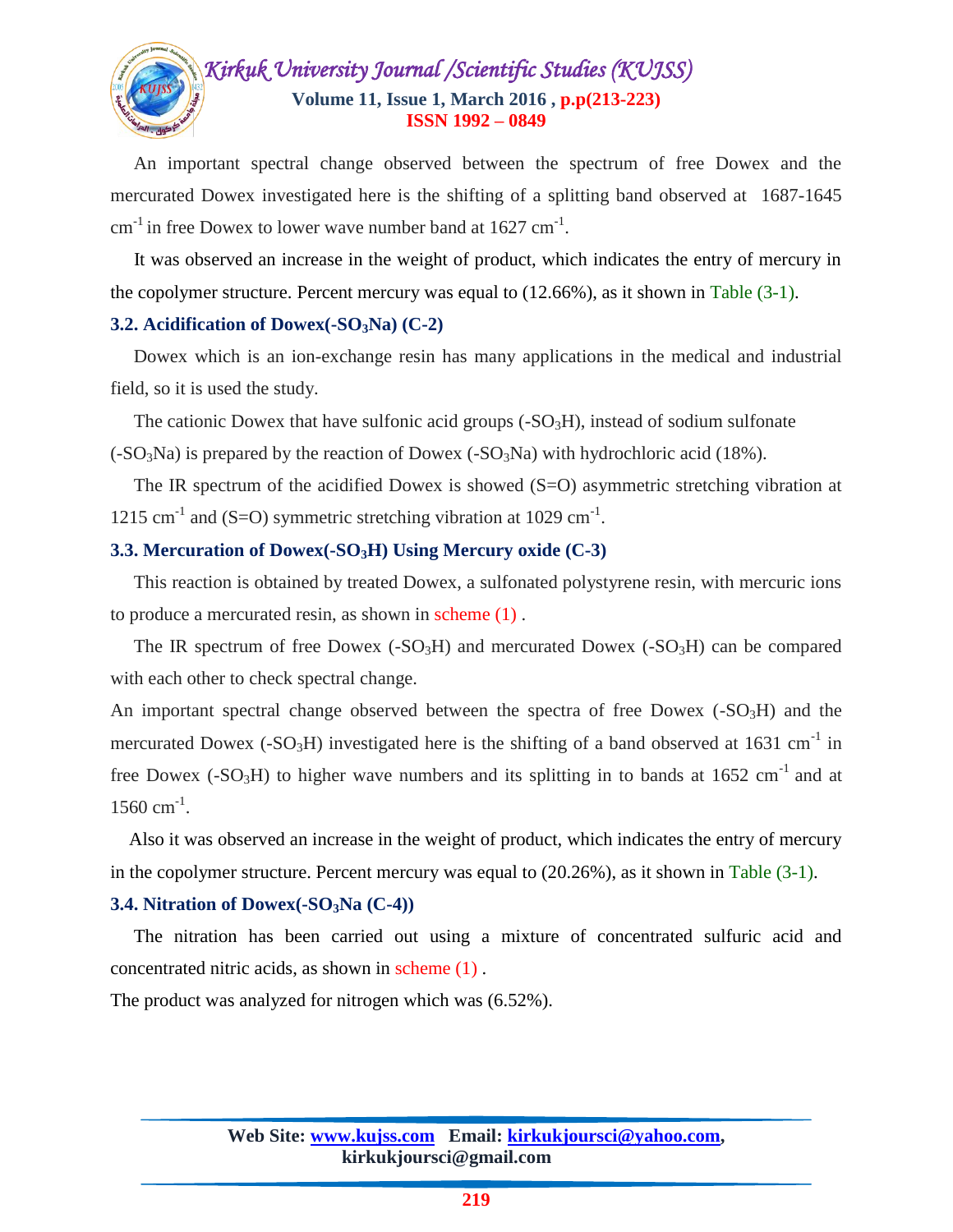

 The IR-spectrum of nitrated Dowex showed the characteristic absorption bands of nitro groups at 1531 cm<sup>-1</sup> for (N=O) asymmetric stretching vibration and at 1361 cm<sup>-1</sup> for (N=O) symmetric stretching vibration in addition to the  $(-SO<sub>3</sub>H)$  bands.

#### **3.5. Mercuration of Nitrated Dowex Using Mercury oxide (C-5)**

 Nitrated Dowex is also mercurated by treating the nitrated Dowex with mercuric ions to produce a mercurated resin, as shown in scheme (1) .

 The IR spectrum of nitrated Dowex and mercurated resin can be compared with each other to check spectral change. An important spectral change observed in the spectra of nitrated Dowex  $(-SO<sub>3</sub>H)$  and the mercurated resin investigated here is the shifting of a band observed at 1531  $cm<sup>-1</sup>$  in nitrated Dowex to higher wave number at 1537  $cm<sup>-1</sup>$ . Also it was observed an increase in the weight of product, which indicates the entry of mercury in the copolymer structure. Percent mercury was equal to  $(5.33\%)$ , as it shown in Table  $(3-1)$ .

#### **3.6. Desulfurization**

 All mercurated Dowex resins were used to desulfurize the solution of (dibenzothiophene in benzene 3083 ppm sulfur).

*Time:-* The desulfurization time was (4,8,12,16,20,24 hrs),almost all polymers which were used for desulfurization gave the proper contact time that gives highest sulfur removal at room temperature was (24 hrs), as shown in Table (3-2), so the best time that uses for desulfurization was (24 hrs). It was found that the stirring for (24 hrs) is enough to get reasonable sulfur removal. **Temperature:**- By raising the temperature of desulfurization from room temperature to (35 C<sup>o</sup>) and (50  $\mathbb{C}^{\circ}$ ). It was observed a better desulfurization, as shown in Table (3-3).

*The amount of absorbent:-* (0.1,0.3 and 0.5g) of polymers were mixed with solution of (dibenzothiophene in benzene), for  $(24 \text{ hrs})$ , at  $(50 \text{ C}^{\circ})$  with continuous stirring and then filtration process have been done. The filtrate was analyzed for sulfur content and the results are shown in Table (3-4).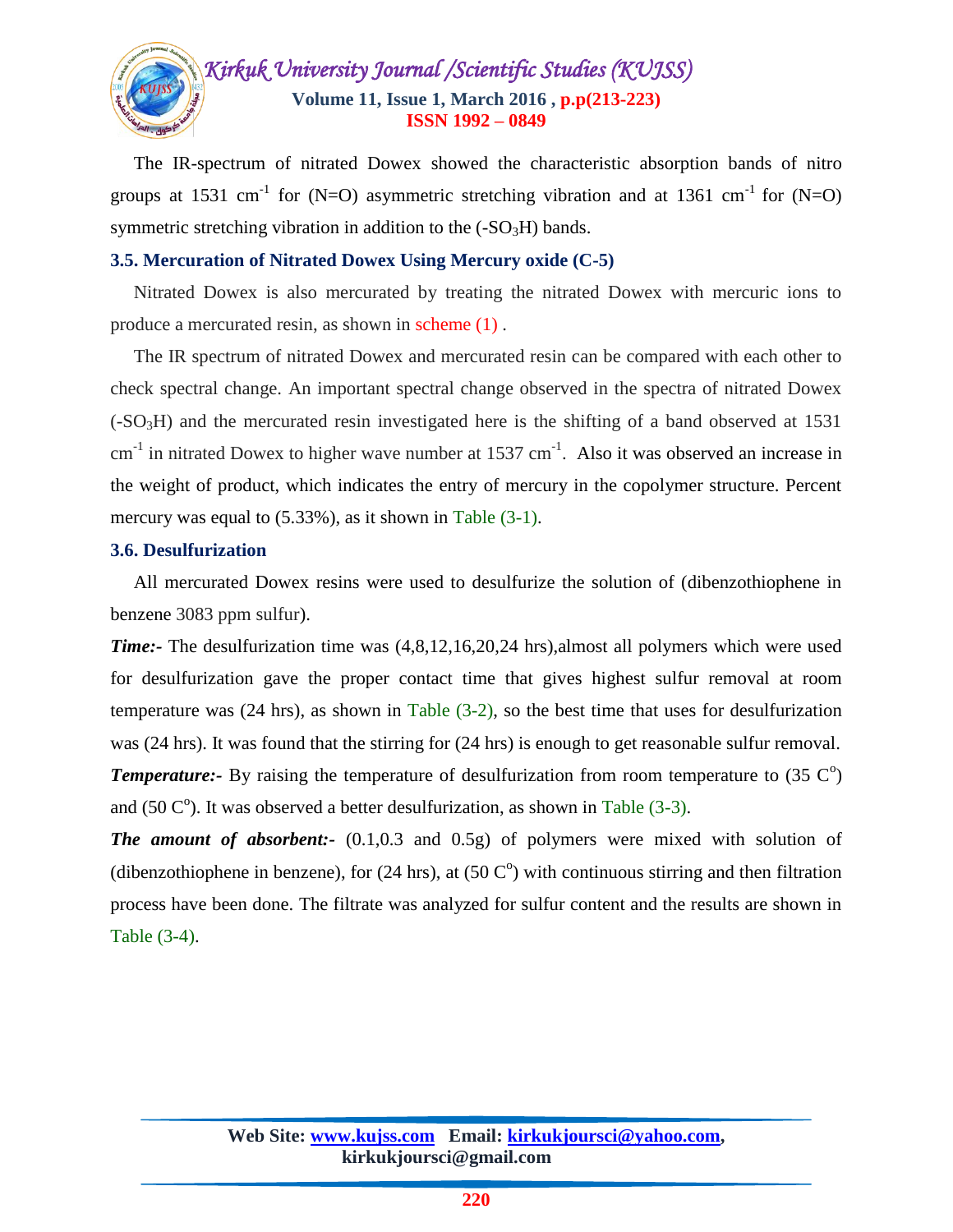

|  |  | Table (3-1): Hg% in mercurated polymers and degree of substitution |
|--|--|--------------------------------------------------------------------|
|  |  |                                                                    |

| <b>Polymers</b> | $Hg\%$ | $\mathbf{D} s \mathcal{%}$ |
|-----------------|--------|----------------------------|
| $C-1$           | 12.66  | 13.09                      |
| $C-3$           | 20.26  | 23.21                      |
| $C-5$           | 5.33   | 6.44                       |

**Table (3-2):** Sulfur concentration in (dibenzothiophene solution) after treatment with mercurated polymers at different Time

| <b>Polymer</b>   | Time (hr.)              | <b>Sulfur (ppm)</b> |
|------------------|-------------------------|---------------------|
| $C-1$            | $\overline{\mathbf{4}}$ | 3013.01             |
|                  | 8                       | 2821.25             |
|                  | 12                      | 2699.78             |
|                  | 16                      | 2564.46             |
|                  | 20                      | 2492.21             |
|                  | 24                      | 2487.06             |
| $\overline{C-3}$ | $\overline{\mathbf{4}}$ | 2994.17             |
|                  | 8                       | 2701.22             |
|                  | 12                      | 2425.49             |
|                  | 16                      | 2161.31             |
|                  | 20                      | 1992.92             |
|                  | 24                      | 1988.04             |
| $C-5$            | $\overline{\mathbf{4}}$ | 3076.12             |
|                  | 8                       | 2956.28             |
|                  | 12                      | 2901.33             |
|                  | 16                      | 2843.45             |
|                  | 20                      | 2766.54             |
|                  | 24                      | 2764.77             |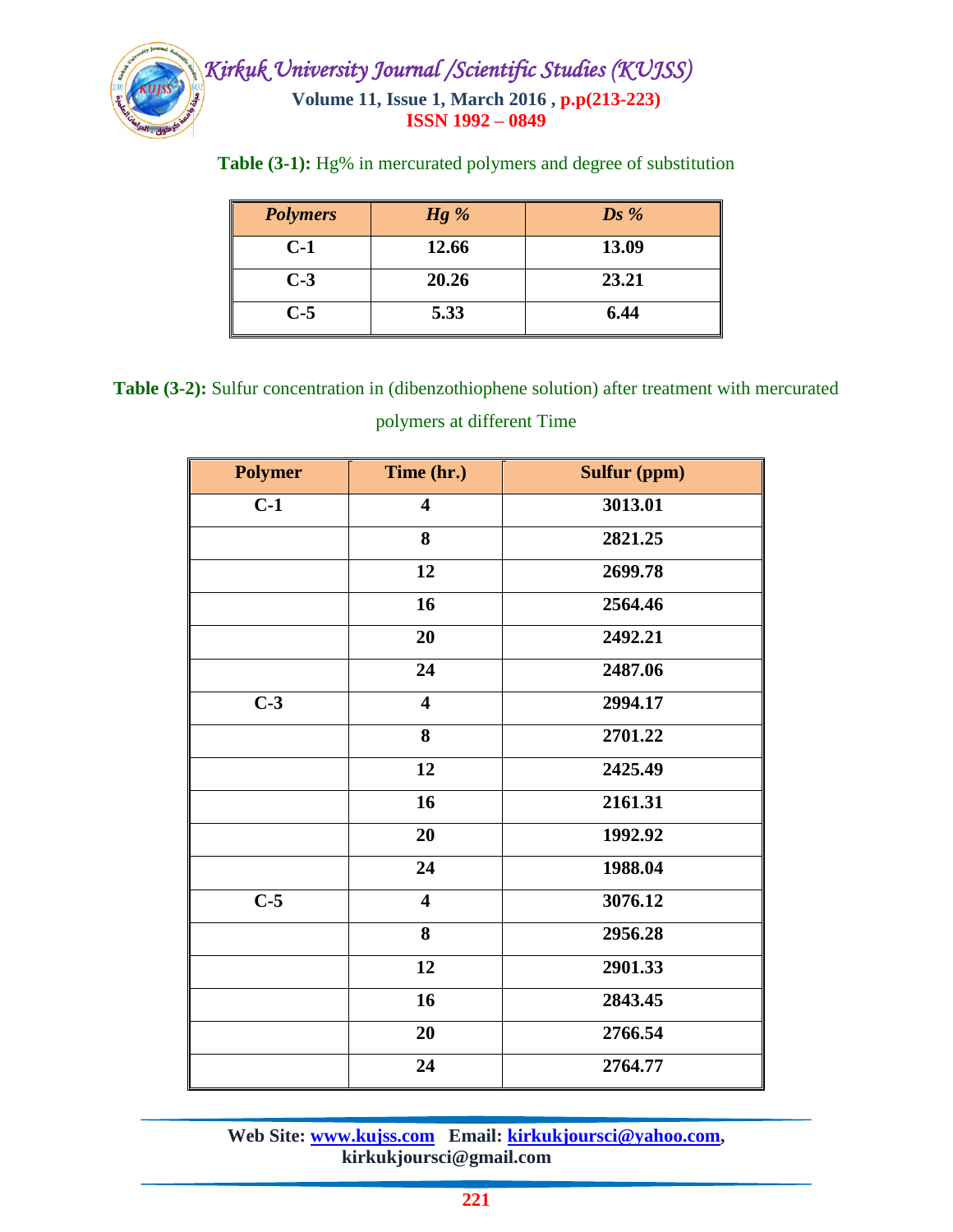

**Table (3-3):** Sulfur concentration in (dibenzothiophene solution) after treatment with mercurated

| <b>Polymer</b> | <b>Temperature</b> | <b>Sulfur (ppm)</b> |
|----------------|--------------------|---------------------|
|                | (C <sup>0</sup> )  |                     |
| $C-1$          | $25$ (room temp.)  | 2487.06             |
|                | 35                 | 2322.07             |
|                | 50                 | 2301.39             |
| $C-3$          | 25 (room temp.)    | 1988.04             |
|                | 35                 | 1643.99             |
|                | 50                 | 1571.21             |
| $C-5$          | 25 (room temp.)    | 2764.77             |
|                | 35                 | 2664.44             |
|                | 50                 | 2661.63             |

polymers at different Temperatures

**Table (3-4):** Sulfur concentration in (dibenzothiophene solution) after treatment with mercurated polymers by using different amount of mercurated polymers

| <b>Polymer</b> | Absorbent (g) | <b>Sulfur (ppm)</b> |
|----------------|---------------|---------------------|
| $C-1$          | 0.1           | 2301.39             |
|                | 0.3           | 2234.06             |
|                | 0.5           | 2201.11             |
| $C-3$          | 0.1           | 1571.21             |
|                | 0.3           | 1303.34             |
|                | 0.5           | 1006.87             |
| $C-5$          | 0.1           | 2661.63             |
|                | 0.3           | 2643.31             |
|                | 0.5           | 2601.65             |